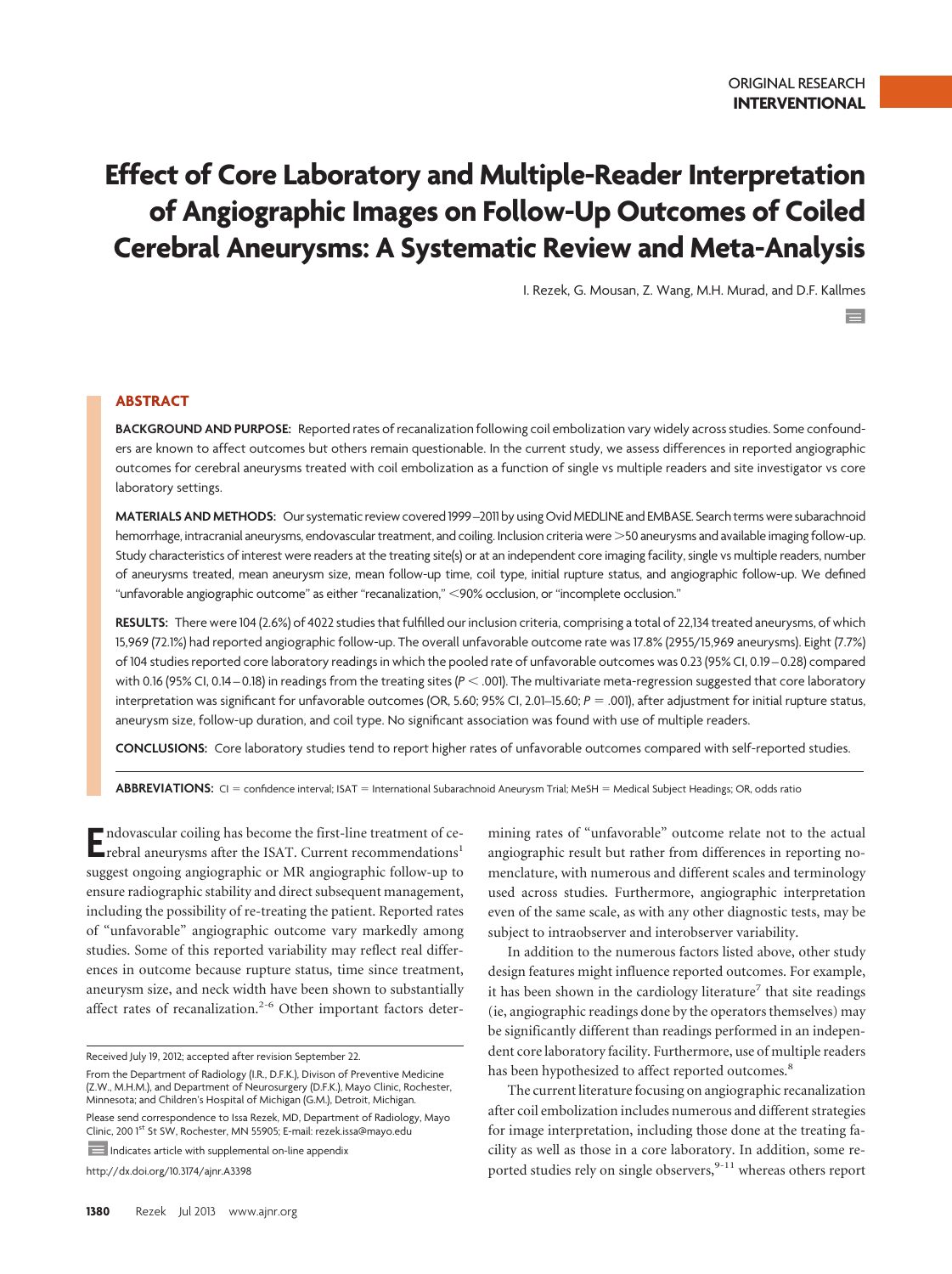multiple-reader outcomes.<sup>12-14</sup> However, the impact of setting (site readings vs core facility interpretation) as well as singlereader vs multiple-reader studies remains poorly studied. In our current study, we assessed differences in reported angiographic outcomes for cerebral aneurysms treated with coil embolization as a function of single vs multiple readers and site investigator vs core laboratory settings.

## **MATERIALS AND METHODS**

## *Search of the Literature*

We used identical search criteria as in a recent systematic review<sup>15</sup> to cover the period from January 1999 to December 2011. The search covered Ovid MEDLINE and EMBASE databases and was performed by a librarian at our institution. The following key words as MeSH terms and text words were used in relevant combinations: subarachnoid hemorrhage, intracranial aneurysm, endovascular treatment, and coiling in both *AND* and *OR* combinations. We surveyed abstracts from major scientific meetings in 2011 and 2012 to identify any additional study that used independent core laboratory readings.

Inclusion criteria were greater than 50 aneurysms reported and imaging follow-up with DSA or MR angiography. DSA outcomes were preferably included when available. If not available, MR angiography was then considered. Exclusion criteria were traumatic, dissecting, mycotic, or flow-related aneurysms; stenttreated aneurysms without coiling; and noncoiled embolic agents used to perform either aneurysm or parent vessel coil occlusions. Studies with subgroups that used different imaging modalities were considered only for their DSA-followed group. When the same patient population was the subject of several publications, only the study with the largest cohort was included.

The primary outcome in our study was defined as an "unfavorable" angiographic outcome. We considered the longest duration of reported angiographic results for each study when more than 1 phase of follow-up was reported. Unfavorable angiographic outcome was defined as any degree of recanalization noted on the follow-up images with comparison to the immediate posttreatment results. Terms such as aneurysm recurrence, new filling of aneurysm lumen, and regrowth were considered synonymous with recanalization. If recanalization was not reported in a study, then the unfavorable angiographic outcome was defined as either < 90% degree of occlusion or class 3 on the Raymond scale, which is defined as any opacification of the aneurysm sac.<sup>16</sup>

Two reviewers [I.R., G.M.] independently evaluated the articles in the librarian's primary list and selected studies that fulfilled the design criteria. From each study, we extracted the study center and the reporting settings (whether self-reported or through an independent core laboratory and whether assessed by single or multiple readers when provided), the number of coiled aneurysms, number of aneurysms that had available follow-up, mean aneurysm size, follow-up results, rupture status, mean duration of follow-up, and coil types. Studies with subsets, in which different types of coils were used, were considered separate cohorts for statistical analysis.

"Core laboratory" was defined as an explicit statement in the methodology that an independent image interpretation facility and staff interpreted images. Within the Core Laboratory cohort of studies, where possible we identified whether the studies were assessed by a single reader or by multiple readers. Site readings (noncore laboratory) were defined as 1) an explicit statement that images were interpreted by the treating physician, 2) images were interpreted by more than 1 independent reader at the same institution, or 3) not mentioned.

Assessment by a single reader or by multiple readers was determined from the studies' methods. Studies were included in the multiple-reader group if an explicit statement in the methods was mentioned. Studies were included in the single-reader group if either an explicit statement was mentioned or not mentioned.

## *Statistical Analysis*

To compare baseline characteristics, we used the Student *t* test to assess the difference on mean aneurysm size, percentage of initially ruptured aneurysms, and mean follow-up duration. The  $\chi^2$ test was conducted to assess the number of studies that used bare platinum coils. We calculated the rates of unfavorable angiographic outcomes from each study. The CIs of the rates were estimated by the Jeffreys method.<sup>17</sup> We then pooled the overall rate of unfavorable angiographic outcomes by using the DerSimonian and Laird random-effects methods after log-transforming the rates.<sup>18,19</sup> Analysis of variance was used to test the difference between the natural logarithm of the pooled rate of unfavorable angiographic outcomes on 1) whether a core laboratory ran the assessment (vs site assessment) and 2) whether images were assessed by a single reader (vs more than 1 reader). We constructed multivariate nested random-effects meta-regression models to further explore the heterogeneity of core laboratory and multiple readers after adjusting for baseline rupture, aneurysm size, follow-up time, and coiling device.<sup>19</sup>

We used the  $I^2$  statistic to measure the overall heterogeneity across the studies, where  $I^2 > 50\%$  suggests high heterogeneity.<sup>20</sup> Publication bias was assessed by the Egger regression asymmetry test.<sup>21</sup> We conducted all statistical analyses by using STATA version 12 (StataCorp, College Station, Texas).

## **RESULTS**

The literature review encompassed 4019 articles published between January 1999 and December 2011, as well as 3 core laboratory studies identified from 2011–2012 annual meetings<sup>22-24</sup> (Fig 1). Of 4022 studies, 3918 (97.4%) were excluded for the following reasons: 1) <50 treated aneurysms (2887 articles [71.8%]); 2) no available angiographic follow-up (746 articles [18.6%]); 3) no patient series such as editorial letters and nonhuman experimental models for cerebral aneurysms in rabbits, dogs, or pigs (256 articles [6.4%]); 4) duplicate publishing about the same patient population (21 articles [0.5%]); and 5) use of treatment options other than coiling such as stents alone or parent artery embolization (8 articles [0.2%]). As such, 104 studies (3%) met all inclusion criteria and were included in our analysis (see On-line Appendix for a full list of included studies).

The total number of treated aneurysms among these 104 included studies was 22,134, of which 15,969 (72.1%) had available angiographic follow-up outcomes. The mean aneurysm size was reported in 72 (69.2%) of 104 studies. The overall mean aneurysm size was 7.8 mm. The mean duration of follow-up was reported in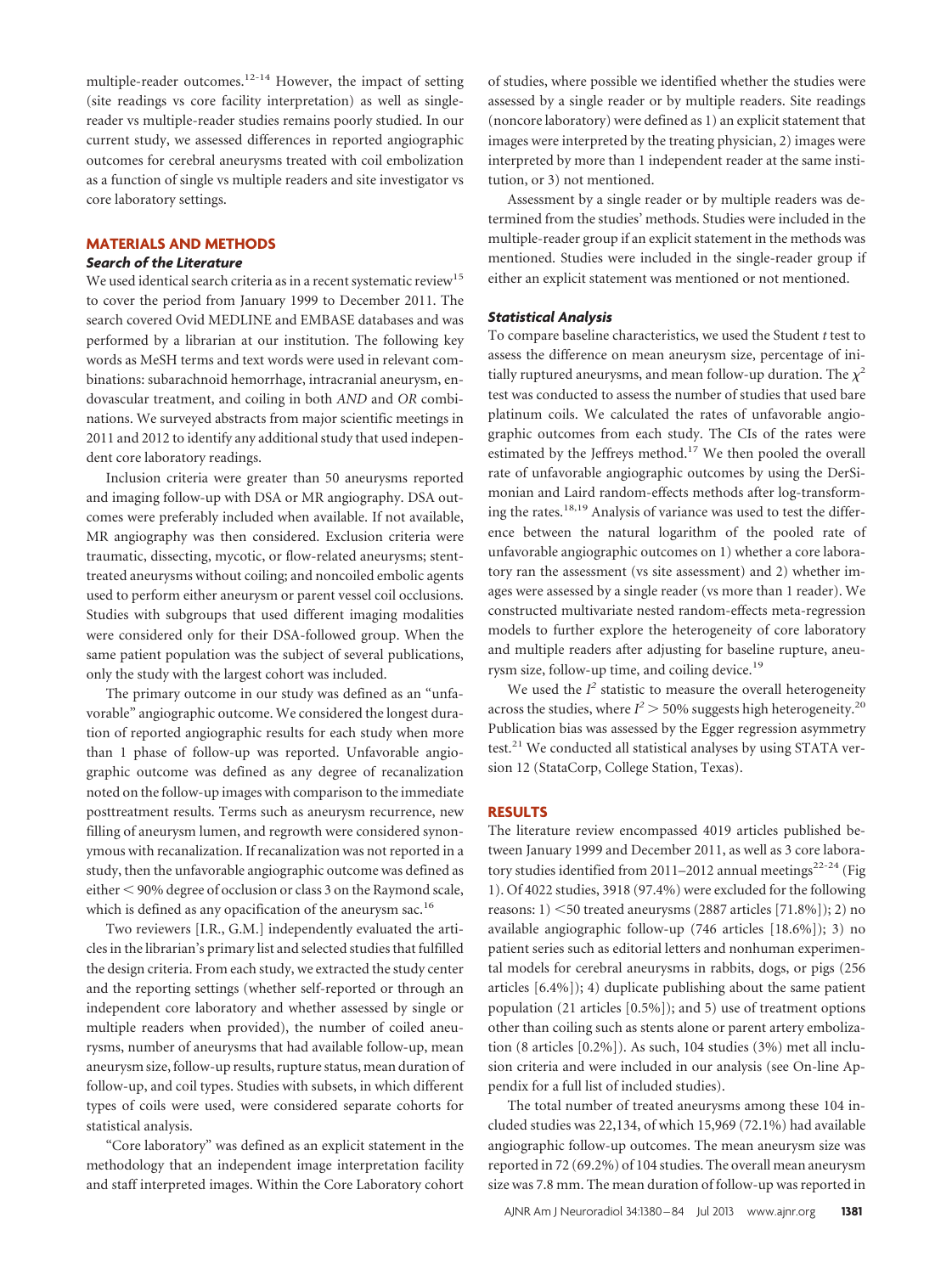

**FIG 1.** This figure depicts the search strategy in a flow chart along with reasons for exclusion.

#### **Table 1: Baseline characteristics of study groups**

|                       | No. of         | Mean Aneurysm |       | <b>Initially Ruptured</b> |       | <b>Mean Follow-Up</b> |       | <b>Bare Platinum-</b>   |       |
|-----------------------|----------------|---------------|-------|---------------------------|-------|-----------------------|-------|-------------------------|-------|
| Type of               | <b>Studies</b> | Size (IRQ)    |       | Aneurysms                 | P     | Duration (IRQ)        | P     | <b>Coiled Aneurysms</b> |       |
| <b>Interpretation</b> | $(\%)$         | (mm)          | Value | (%)                       | Value | (mo.)                 | Value | (%)                     | Value |
| Noncore laboratory    | 96(92.3)       | 7.8(9.5)      | .91   | 11,844/17,631(67.2)       | .07   | 19.7(67.4)            | .18   | 13,100/19,385 (67.6)    | .16   |
| Core laboratory       | 8(7.7)         | 7.6(0)        |       | 853/2232 (38.2)           |       | 11.2(2.5)             |       | 1072/2749 (39)          |       |
| Single-reader         | 73 (70.2)      | 7.8(7.9)      | .72   | 9018/14,578 (61.9)        | .08   | 15.9(45.4)            | .02   | 10,044/16,127 (62.3)    | .39   |
| Multiple-reader       | 31(29.8)       | 7.6(6.0)      |       | 3679/5285 (69.6)          |       | 25.5(66.0)            |       | 4128/6007 (68.7)        |       |

IRQ indicates interquartile range.

#### **Table 2: Unadjusted, pooled rate of unfavorable outcomes**

|                                   | Rate  | 95% CI          | $I^2(%)$ | P Value <sup>a</sup> |
|-----------------------------------|-------|-----------------|----------|----------------------|
| Overall                           | 0.170 | $0.153 - 0.190$ | 90.3     |                      |
| Noncore laboratory interpretation | 0.163 | $0.144 - 0.184$ | 90.6     | < 0.01               |
| Core laboratory interpretation    | 0.234 | $0.193 - 0.283$ | 85.2     |                      |
| Single-reader                     | 0.168 | $0.148 - 0.191$ | 90.8     | .06                  |
| Multiple-reader                   | 0.174 | $0.142 - 0.213$ | 89.1     |                      |

<sup>a</sup> Analysis of variance was used to test the difference between categories.

#### **Table 3: Multivariate random-effects meta-regression**

| Variable                                 | OR   | SE   | 95% CI         | P Value |
|------------------------------------------|------|------|----------------|---------|
| Core laboratory vs noncore laboratory    | 5.60 | 2.87 | $2.01 - 15.60$ | .001    |
| Single-reader vs multiple-reader studies | 0.85 | 0.53 | $0.24 - 2.95$  | .794    |

SE indicates standard error.

101 studies (97.1%). The overall mean duration of follow-up was 18.8 months. Rupture status was described in 93 studies (89.4%). The average percentage of ruptured cases in the enrolled studies was 61%.

Eight (7.7%) of 104 studies used independent core laboratories. Thirty-one of the 104 studies (29.8%) used multiple readers. Two of these studies, CLARITY<sup>24</sup> and French Matrix Registry,<sup>25</sup> were core laboratory studies.

Table 1 presents baseline factors that have previously been associated with unfavorable outcomes, including aneurysm size, follow-up duration, and initial rupture status. Mean aneurysm size was similar among groups. Compared with core laboratory

studies, site-read studies had nonsignificantly longer mean follow-up ( $P = .18$ ), nonsignificantly larger proportions of initially ruptured aneurysms ( $P = .07$ ), and nonsignificantly larger number of studies using bare platinum coils  $(P = .16)$ . Compared with single-reader studies, multiple-reader studies had significantly longer mean follow-up  $(P = .02)$ , nonsignificantly larger proportions of initially ruptured aneurysms ( $P = .08$ ), and nonsignificantly larger number of studies using bare platinum coils  $(P = .39)$ .

The pooled rates of unfavorable outcomes are shown in Table 2. Overall, the

rate of unfavorable outcomes from all studies was 0.17 (95% CI, 0.15–0.19). Among core laboratory studies, the rate was 0.23 (95% CI, 0.19 –0.28), which was significantly higher than the rate among noncore laboratories (0.16; 95% CI, 0.14–0.18; *P* < .001). However, no significant difference was found if the assessment was run by a single reader or by multiple readers ( $P = .06$ ).

We used a random-effects meta-regression model to further explore the effects of core laboratory (yes vs no) and multiple image readers (1 reader vs multiple readers) on the rate of unfavorable outcomes after adjusting for baseline rupture, aneurysm size, follow-up time, and coiling device. Table 3 summarizes the results of the meta-regression model. After these adjustments,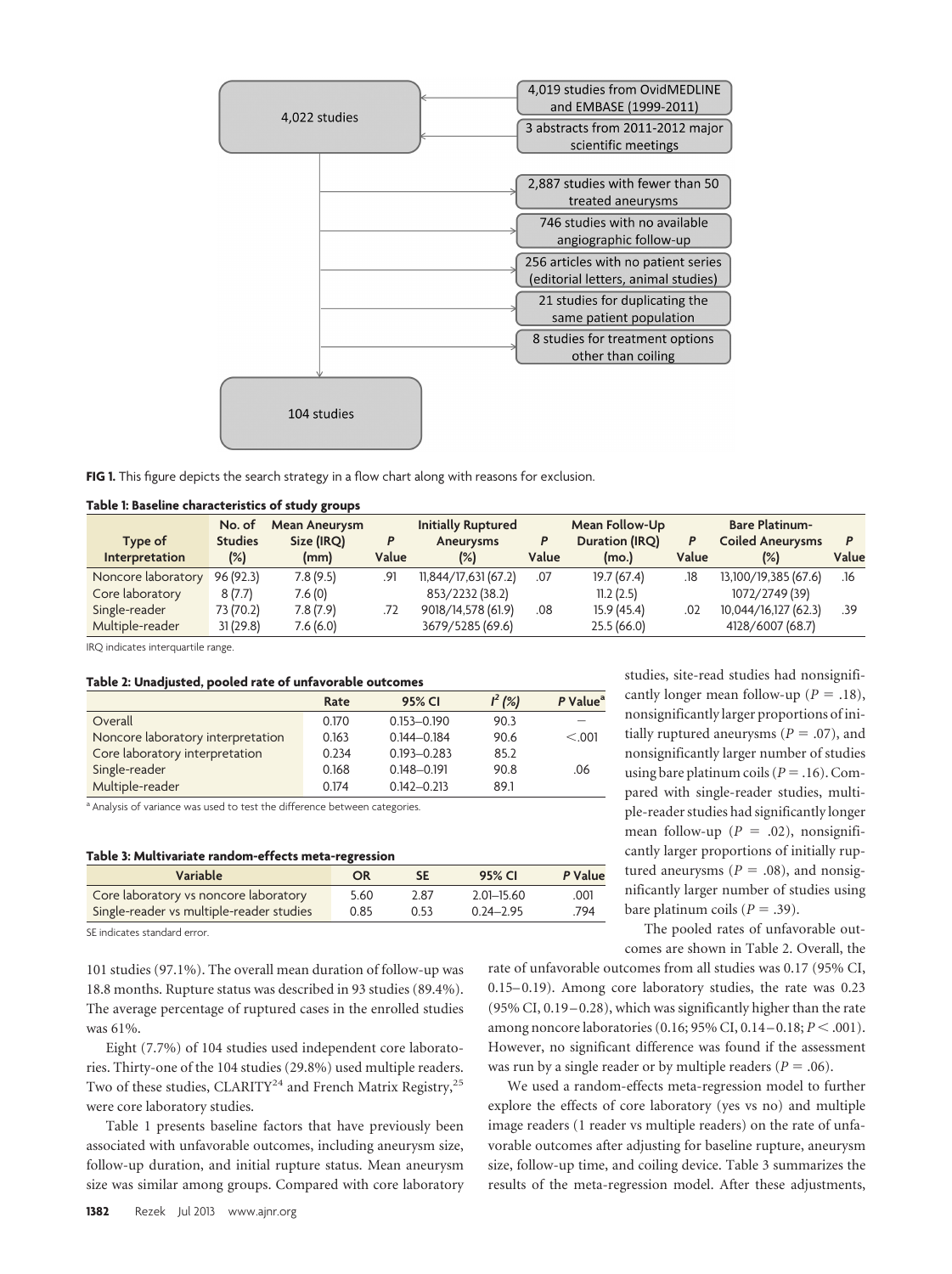there remained a significant increase in unfavorable outcomes from core laboratories compared with noncore laboratories (OR, 5.60; 95% CI, 2.01–15.60;  $P = .001$ ). Again, no significant association was found between the unfavorable outcomes and the assessment of a single reader vs multiple readers (OR, 0.85; 95% CI,  $0.24 - 2.95; P = .794$ .

Across the studies, substantial heterogeneity was observed in all of the pooled outcome estimates ( $I^2 > 50\%$ ). The Egger regression asymmetry test suggested potential publication bias in this study  $(P < .001)$ . A total of 97.1% of the included studies were observational studies. Only 3 (2.9%) of 104 studies were randomized controlled trials.<sup>2,22,23</sup> However, these studies were not designed to address our questions. We treated these randomized controlled trials as observational studies along with the rest. With use of the GRADE framework, the overall quality of this evidence (ie, confidence in the estimates) is low.26,27

## **DISCUSSION**

In the current study, we demonstrated that reported unfavorable outcomes are more frequent in studies that use an independent core laboratory compared with studies that do not. Indeed, the rate of unfavorable outcomes was 43.6% greater in core laboratory compared with noncore laboratory studies. These differences are especially remarkable because the aneurysms from noncore laboratory studies had been followed longer and were more likely to have been initially ruptured than those from core laboratory cohorts. Both of these features would have been expected to increase, rather than decrease, rates of unfavorable outcomes. As such, our study strongly suggests that the use of the core laboratory itself may predict worse reported outcomes compared with noncore laboratory studies. The explanation for this observation may be that independent readers bring a more objective approach to interpretation compared with site readings. Furthermore, core laboratories usually use a limited number of experienced observers compared with treating sites, which may use observers with different levels of experience. As such, core laboratory utilization would be recommended for planning and interpretation of future trials.

Previous echocardiography studies<sup>28-30</sup> have demonstrated the superiority of core laboratory interpretations compared with site readings regarding variability and precision of study results. Recent standards from the American Society of Echocardiography recommend use of echocardiographic core laboratories for future trials.7 Our current study focuses on the role of core laboratories in neuroradiology and also notes substantial differences between core laboratory and single-center studies.

Few prior studies focusing on aneurysm therapy have provided data on the effect of site vs core laboratory readings. Pierot et al $31$  reported that rates of incomplete occlusion immediately after embolization were doubled by the use of a core laboratory compared with site readings. Our study is consistent with such findings regarding significantly different, and worse, outcomes noted by core laboratory than by site readings.

Our study had many limitations. First, we could not identify the readers' training and level of experience in most studies. Readings of neurosurgeons, neuroradiologists, or neurologists would arguably be subject to variations. Second, we were forced to combine patients who were monitored by either DSA or MR angiography despite possible technique-related variations. Most studies describe series of patients that reflect the center's practice. MR angiography was used at later stages without clear categorization of the patients and outcomes. Also, incomplete reporting of outcomes caused us to exclude most of the studies. Relatively few core laboratory studies were available, yet the 8 studies represent all of the available core laboratory studies to date. On the basis of variability in reported angiographic outcomes, we were forced to group multiple types of unfavorable results, including incomplete occlusion and Raymond class 3, with recanalization. Follow-up duration was variable as well, which was adjusted for in the analysis. Other variables that may affect outcomes, such as wide-neck aneurysms and anatomic location, were not clearly necessarily described; thus, we did not consider them. Finally, in this systematic review, we did not find any randomized controlled trials specifically designed to answer our questions. Observational studies are subject to high risk for bias because of baseline imbalance and potential outcome confounding factors. Also, ecologic bias resulting from pooling observational studies may have also affected our results. Thus, because of lack of high-quality evidence, we cannot rule out the possibility of a different conclusion. Further studies are clearly needed to provide higher-quality evidence.

## **CONCLUSIONS**

Core laboratories tend to report higher rates of unfavorable outcomes compared with self-reporting centers. The current findings suggest that the higher unfavorable rates reflect reality rather than artificial inflation resulting from other confounders. Multiplereader assessment, however, does not result in similar differences. Being more objective and having more experience than self-reporting centers, core laboratories should strongly be considered to evaluate angiographic outcomes for future trials and clinical practice.

Disclosures: David Kallmes—*UNRELATED: Consultancy:* Medtronic,\* eV3;\* *Grants/ Grants Pending:* MicroVention,\* eV3,\* Sequent,\* Cordis,\* Micrus;\* *Payment for Lectures (including service on speaker bureaus):* MicroVention;\* *Royalties:* UVA Patent Foundation;\* *Payment for Development of Educational Presentations:* eV3; *Travel/ Accommodations/Meeting Expenses Unrelated to Activities Listed:* MircoVention.\* (\**Money paid to institution.*)

#### **REFERENCES**

- 1. Connolly ES Jr, Rabinstein AA, Carhuapoma JR, et al. **Guidelines for the management of aneurysmal subarachnoid hemorrhage: a guideline for healthcare professionals from the American Heart Association/American Stroke Association.** *Stroke* 2012;43:1711–37
- 2. White PM, Lewis SC, Gholkar A, et al. **Hydrogel-coated coils versus bare platinum coils for the endovascular treatment of intracranial aneurysms (HELPS): a randomized controlled trial.** *Lancet* 2011;377:1655–62
- 3. Kole MK, Pelz DM, Kalapos P, et al. **Endovascular coil embolization of intracranial aneurysms: important factors related to rates and outcomes of incomplete occlusion.** *J Neurosurg* 2005;102:607–15
- 4. Fernandez Zubillaga A, Guglielmi G, Viñuela F, et al. **Endovascular occlusion of intracranial aneurysms with electrically detachable coils: correlation of aneurysm neck size and treatment results.** *AJNR Am J Neuroradiol* 1994;15:815–20
- 5. Sluzewski M, van Rooij WJ, Slob MJ, et al. **Relation between aneurysm volume, packing, and compaction in 145 cerebral aneurysms treated with coils.** *Radiology* 2004;231:653–58